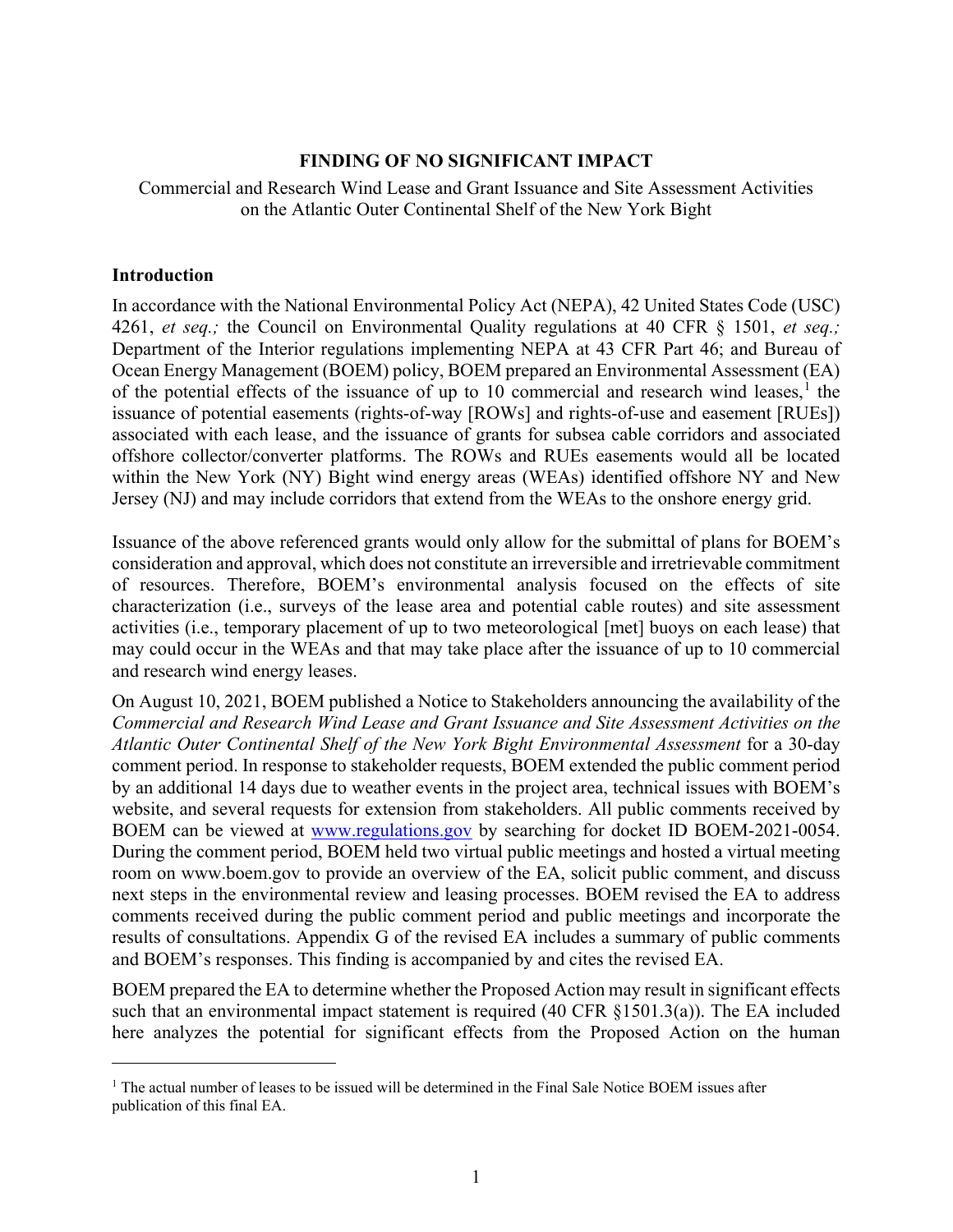environment, which is interpreted comprehensively to include the natural and physical environment and the relationship of people with that environment. The EA was also prepared to assist with BOEM planning and decision-making (40 CFR §1501.5(b)).

### **Environmental Assessment**

The purpose of the Proposed Action is to issue commercial and research leases within the WEAs and grant ROWs and RUEs in the region to provide lessees the exclusive right to submit plans to assess the physical characteristics of areas of the Outer Continental Shelf (OCS) of the NY Bight. BOEM's issuance of these leases and grants is needed to (1) to confer the exclusive right to submit plans to BOEM for potential development, such that the lessees and grantees develop plans for BOEM's review and will commit to site characterization and site assessment activities necessary to determine the suitability of their leases and grants for commercial offshore wind production and/or transmission and develop plans for BOEM's review; and (2) to impose terms and conditions intended to ensure that site characterization and assessment activities are conducted in a safe and environmentally responsible manner.

BOEM evaluated the Proposed Action and a No Action alternative. Several additional alternatives were identified during the public involvement period but did not meet the purpose and need for the Proposed Action.

#### *No Action Alternative*

Under this alternative, BOEM would not issue commercial or research leases within the WEAs, meaning the Proposed Action would not occur. This alternative would avoid potential impacts to the environment identified in the EA. Some site characterization surveys (e.g., biological surveys) and off-lease site assessment activities do not require BOEM approval and could still be conducted under this alternative, but these activities would not be likely to occur without a commercial wind energy lease or grant.

## *Proposed Action*

Under this alternative, BOEM would issue up to 10 commercial and research leases within the WEAs and grant ROWs and RUEs in the region to provide lessees the exclusive right to submit plans to assess the physical characteristics of areas of the OCS of the NY Bight over a 5- to 7-year timeframe after issuance of the first lease. Site characterization activities would most likely include geophysical, geotechnical, and biological surveys in support of plan submittal. Site assessment activities would most likely include the temporary placement of met buoys and oceanographic devices.

Adverse effects to the environment from site characterization and assessment activities are expected to occur. The level of these impacts would range from negligible to minor, depending on the specific environmental resource and the mitigation measures employed.

Anticipated impacts of the Proposed Action are summarized below:

• *Benthic Resources*

Overall, impacts to benthic resources are expected to be minor. Impacts of routine activities, including site characterization surveys and installation and operation of met buoys on benthic communities, are expected to be minor, except for buoy removal and biological surveys, which are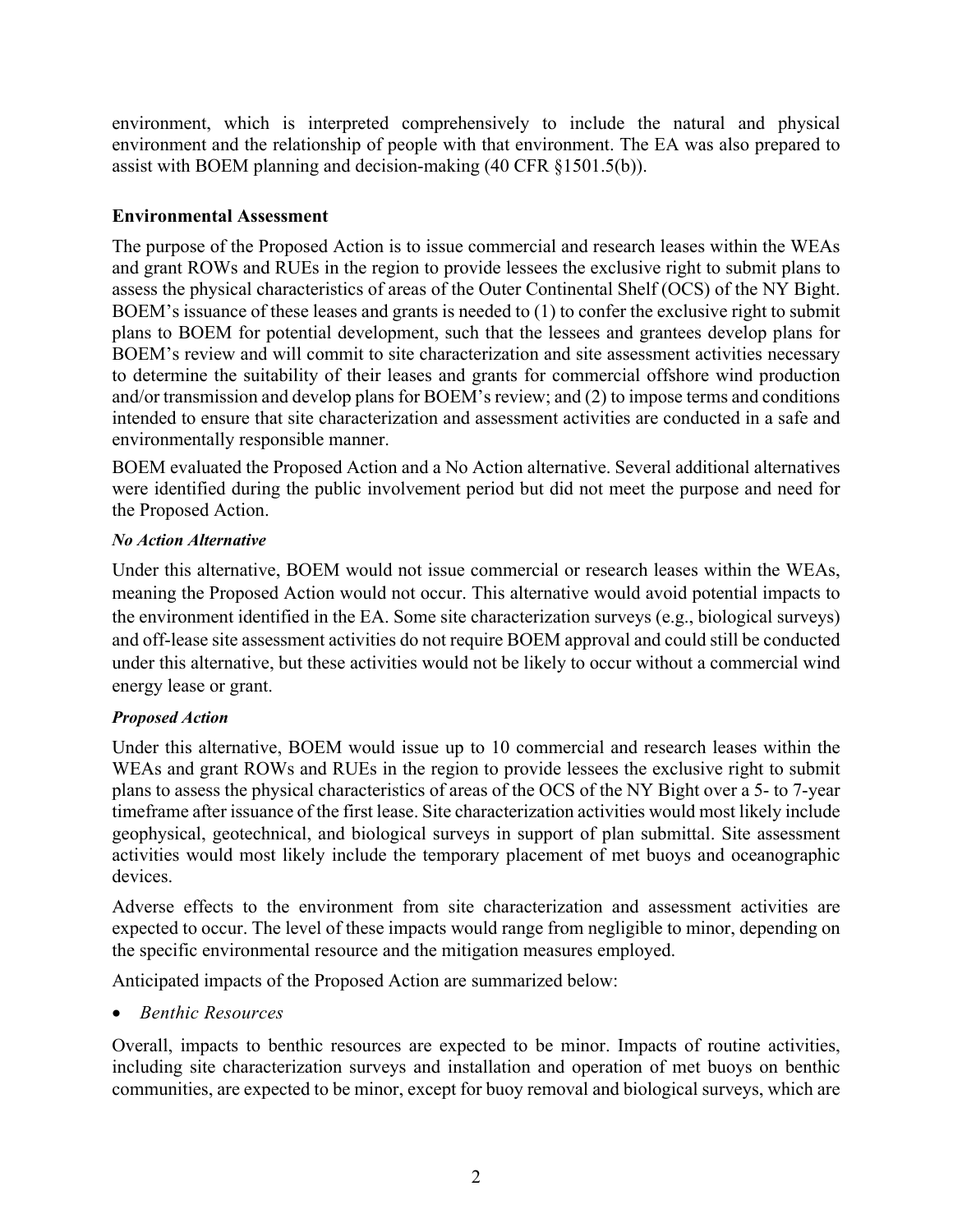expected to have negligible impacts. Primary effects of routine activities associated with the Proposed Action would be crushing and smothering by clump anchors and mooring chains. These impacts would be limited to the immediate footprint of the buoy and spread out across each WEA. The maximum area affected would be small for buoy-related activities. The recovery of affected benthic communities to pre-disturbance levels is expected to take between a few months to a few years, depending on the degree of impact and specific composition of the benthic substrate and associated community. BOEM would require a lessee to incorporate avoidance measures before physical sampling and met buoy installation near any hardbottom communities identified during geophysical surveying.

Impacts to benthic communities from non-routine events are limited to those associated with the recovery of lost equipment. The extent of impacts would depend on the type of lost equipment. Given that the WEAs are predominantly composed of sand substrate, it is generally anticipated that benthic impacts from non-routine events are expected to be negligible because sand substrate recovers quickly without remedial or mitigating action.

# • *Commercial and Recreational Fishing*

Overall, impacts to commercial and recreational fisheries under the Proposed Action are expected to be minor. Impacts are expected to range from negligible to minor depending on the fishery and Proposed Action activity, as effects would be notable, but the resource would be expected to recover completely without remedial or mitigating action. Minor impacts are expected based on multiple factors, including the low level of vessel traffic activity associated with site characterization and site assessment activities relative to existing traffic; the fact that up to 20 met buoys would be installed over a relatively large geographic area; and the relatively small spatial area and limited duration of sound produced from routine activities and events. Communication and coordination between a lessee and affected fishermen could greatly reduce the potential for conflict during vessel movement and met buoy installation activities.

## • *Finfish, Invertebrates, and Essential Fish Habitat (EFH)*

Overall, impacts from site characterization and site assessment activities to finfish and shellfish populations and EFH in the WEAs, when combined, are expected to be minor. However, impacts would range from negligible to minor depending on the activity. Primary impacts to this resource are disturbance related, and no population-level effects are anticipated.

## • *Marine Mammals*

Overall, impacts from site characterization and site assessment activities to marine mammals in the WEAs are expected to be minor. However, impacts would range from negligible to minor depending on the activity being conducted, as effects would be notable, but the resource would be expected to recover completely without remedial or mitigating action. While it is possible for more significant impacts to occur (i.e., vessel strike, entanglement), the probability of such an occurrence is very low. Vessel strike and noise are two of the most important factors that may affect marine mammals. Implementing the vessel strike avoidance measures in the Standard Operating Conditions (SOCs) would minimize the potential for vessel strikes. BOEM's SOCs related to site characterization surveys and site assessment would minimize the potential for noise impacts to marine mammals.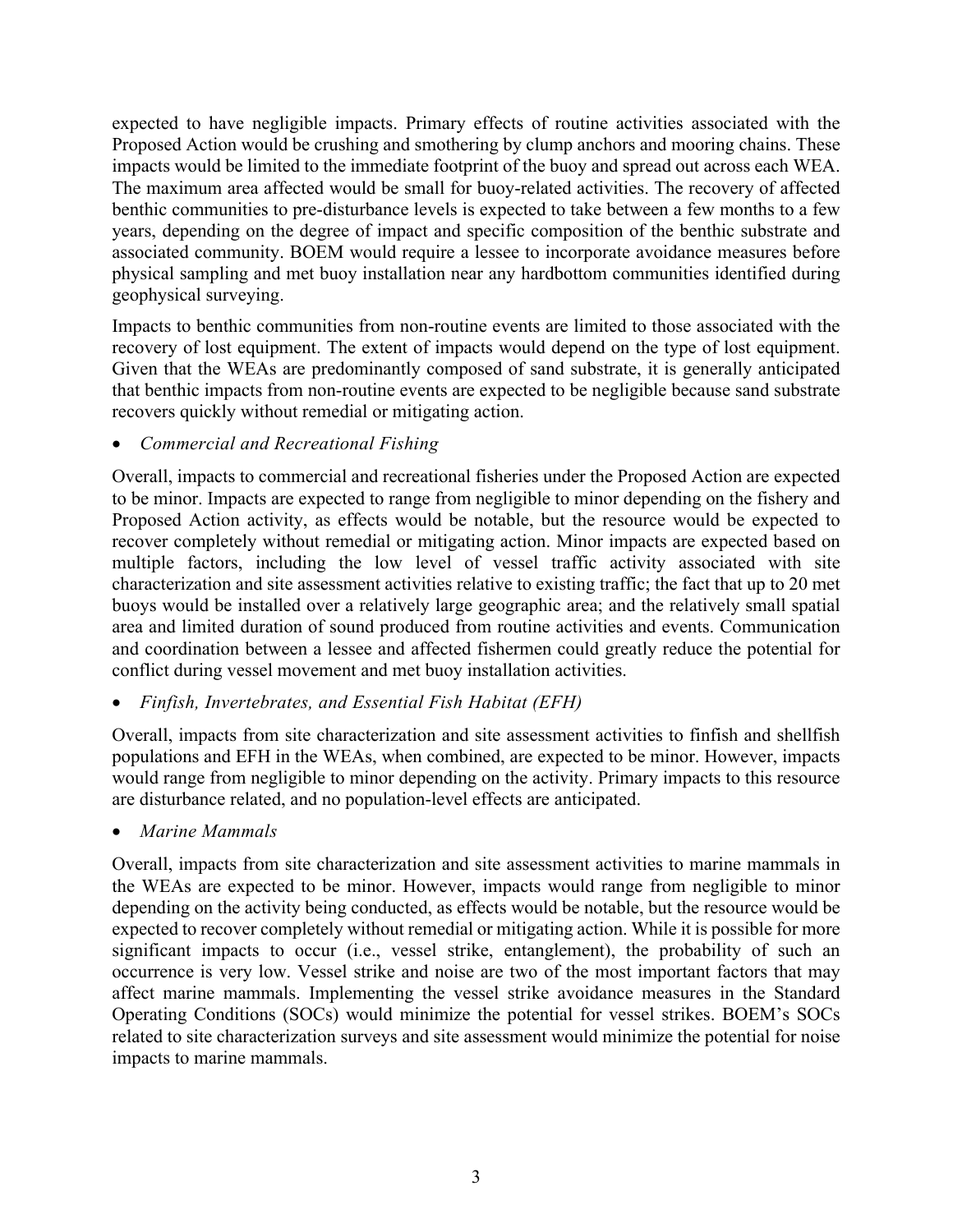## • *Sea Turtles*

Overall, impacts to sea turtles are expected to be minor, with potential impacts to sea turtles ranging from negligible to minor depending on the activity being conducted; effects would be notable, but the resource would be expected to recover completely without remedial or mitigating action. Vessel strike and noise are two of the most important factors that may affect sea turtles. However, SOCs would minimize the potential for vessel strikes and adverse impacts on sea turtles.

## • *Other Resources Analyzed*

This EA also analyzed the effects of the Proposed Action on air quality and greenhouse gas emissions; cultural, historical, and archaeological resources; military use and navigation/vessel traffic; and recreation and tourism. The effects of the Proposed Action on these resources were determined to be negligible.

# **Effects of the Action**

I have considered the following in my evaluation of the degree of the effects 40 CFR § 1501.3(b)(2)) from the issuance of up to 10 commercial and research wind leases, the issuance of potential ROWs and RUEs associated with each lease, and the issuance of grants for subsea cable corridors and associated offshore collector/converter platforms:

## **1. Short- and Long-term Effects**

The EA considered the Proposed Action's potential contribution to impacts when combined with other past, present, and reasonably foreseeable activities for the NY Bight WEAs offshore NY and NJ. The EA effects analyses indicate that the Proposed Action is not reasonably anticipated to produce significant impacts, nor is it anticipated to combine with the effects of other activities such that the incremental effects of the action result in significant impacts.

## **2. Beneficial and Adverse Effects**

Potential adverse effects of the Proposed Action to benthic resources; commercial and recreational fishing; finfish, invertebrates, and EFH; marine mammals; and sea turtles are expected to occur at negligible to minor levels. Significant adverse effects are not anticipated for any resource. Therefore, the level of adverse and beneficial effects of the Proposed Action does not render the potential impacts significant.

## **3. Effects on Public Health and Safety**

Within its environmental analysis, BOEM considered the distance of the Proposed Action from local communities, potential effects of anticipated discharges and emissions, and the potential for the Proposed Action to interfere with subsistence activities. Due to the nature and location of the Proposed Action, it is expected to have little to no effect on public health or safety. Therefore, the degree to which the Proposed Action may affect public health or safety does not render the potential impacts significant.

## **4. Effects that Would Violate Federal, State, Tribal, or Local Law Protecting the Environment**

There is no indication that the Proposed Action, if approved, would threaten a violation of Federal, State, or local law or requirement imposed for the protection of the environment. No